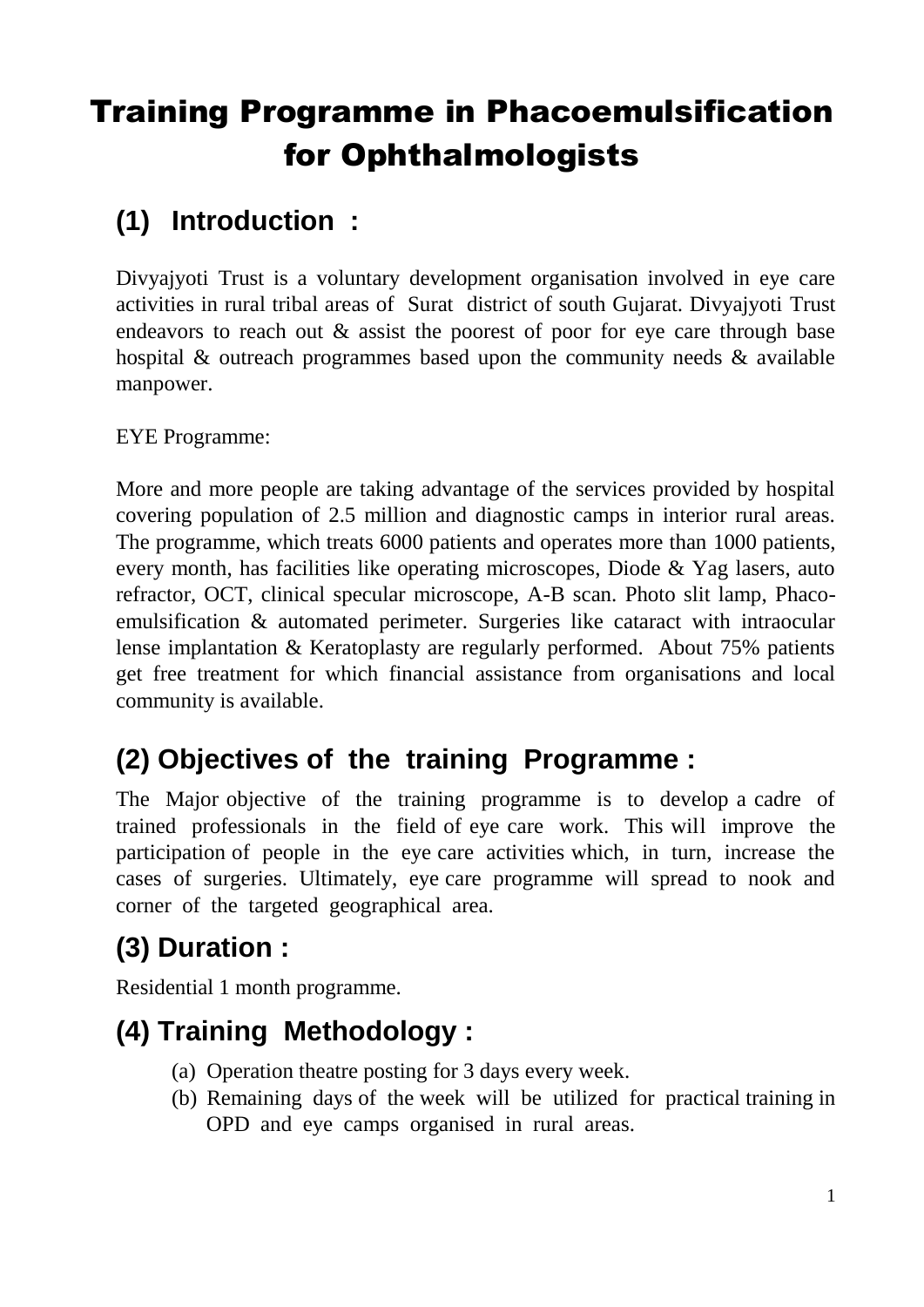- (c) Candidate must be doing manual SICS properly before coming for phaco training.(100 SICS must require)
- (d) Practical training 20 phaco surgeries will be permitted but it will also depend on the surgical skills of the candidate and accordingly the no. of surgeries may vary. Similarly the timing may be different depending upon individual candidate as he/she performs various tasks during the training.
- (e) The training will include didactic lectures in phaco surgery technique also.

Course Description:

#### (A). **Basic Phaco Training Programme:**

- 1. We provide a customized step wise training course in the art of Phacoemulsification by stop and chop technique.
- 2. Surgical skill transfer involves step wise observation of surgical procedure by senior ophthalmic surgeons. The trainee is than taught phacoemulsification by stop and chop technique of nucleus management in a step wise manner. This includes incisions, capsulorrhexis, hydrodissection, nucleus disassembly by the stop and chop technique ,bimanual irrigation aspiration, and introduction of a foldable IOL. Only one foldable IOL will be given during basic training. Five foldable IOLs can be given at an additional payment of Rs. 3000/-.
- 3. The course also involves observing and discussing the following challenging cases such as management of non dilating pupils, hard cataract, anterior vitrectomy for PCR, as well as CTR/CTS insertion for subluxated cataract etc

#### (B). **Advanced Phaco Training:**

The advanced Phaco training course involves skill transfer of specific skills which include:

- Topical Phaco
- Transition to Phaco chop
- Stop and Chop
- Direct drop
- Hard cataract management

Some or all of the above technique will be discussed, demonstration and taught.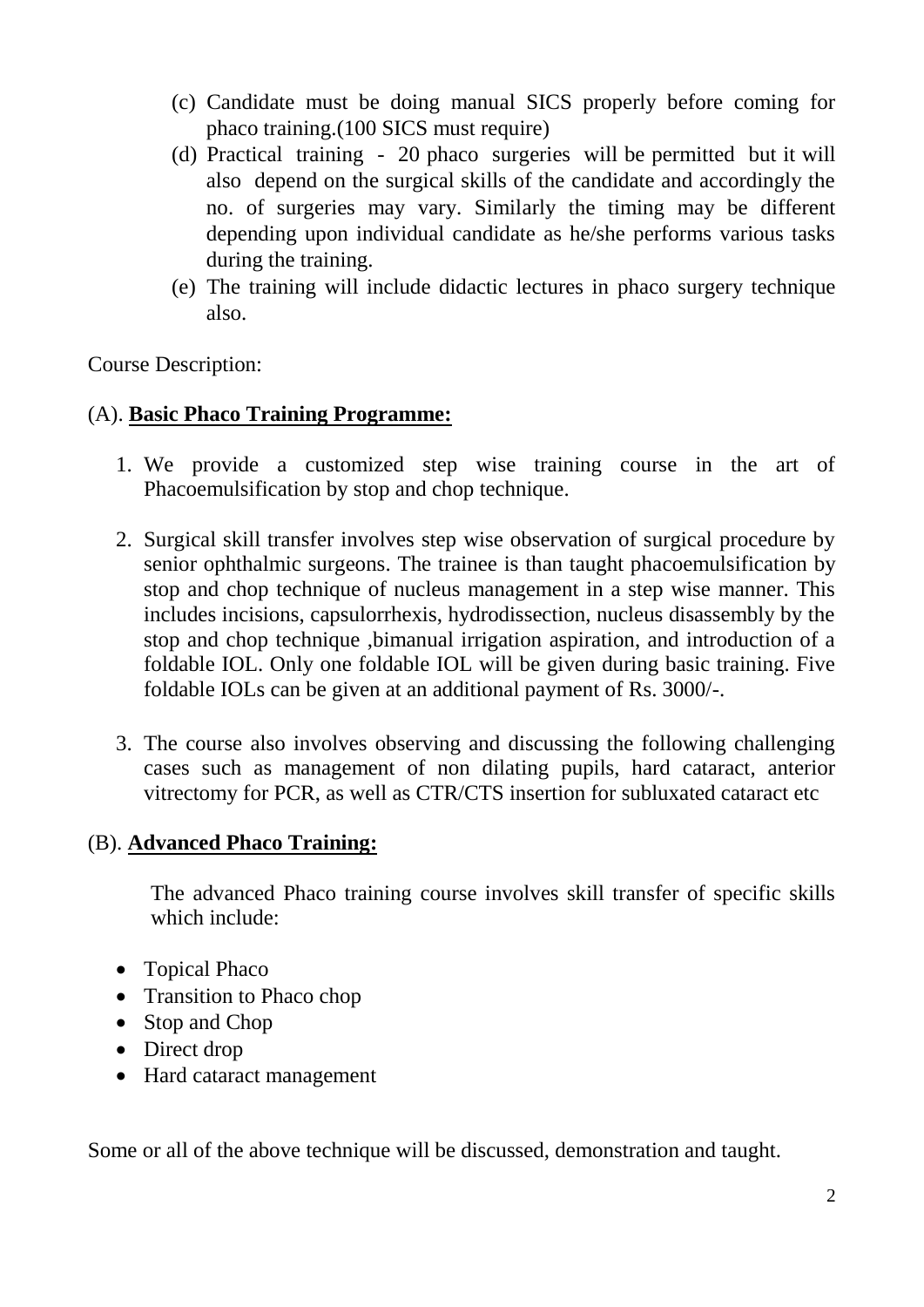## **(5) Medium:**

The medium of training will be English.

### **(6) Fees:**

(f) Fees of Rs. 80,000/- (Rs. Eighty Thousand Only) will have to be paid in advance by Bank Demand Draft. The DD should be drawn in favor of " Divyajyoti Trust" payable at DCB bank, Mandvi, District Surat ( Gujarat).

*Ac Name: Divyajyoti Trust A/c No: 10113600000028 IFSC code: DCBL0000101 Bank Name: DCB Bank, Dal Mill Compound, Opp.Bus Stand, At & Po. Mandvi Dist.Surat Gujarat Pin.394160*

- (g) Total 10 foldable will be given.
- (h) Travel cost, either way will be borne by the trainee.

## **(7) Accommodation:**

An independent room will be provided as far as possible. Charges for Individual room will be Rs.5000 per month. In case of shortage of accommodation, trainee may have to share the room with either other trainees or doctor working in Divyajyoti Trust. Charges for twin sharing room will be Rs.3500 per month per head (Rooms will be provided subject to availability).

## **(8) Food:**

Freshly prepared clean and hygienic food is available at a nominal charge of Rs. 3500 per month; which includes breakfast, lunch and dinner for one person. The charges will be non refundable. Food usually includes tea and breakfast, Gujarati thali system for lunch and dinner. No separate preparations can be made for anyone.

## **(9) Library:**

Library contains reference books and video cassettes which can be used by the trainees.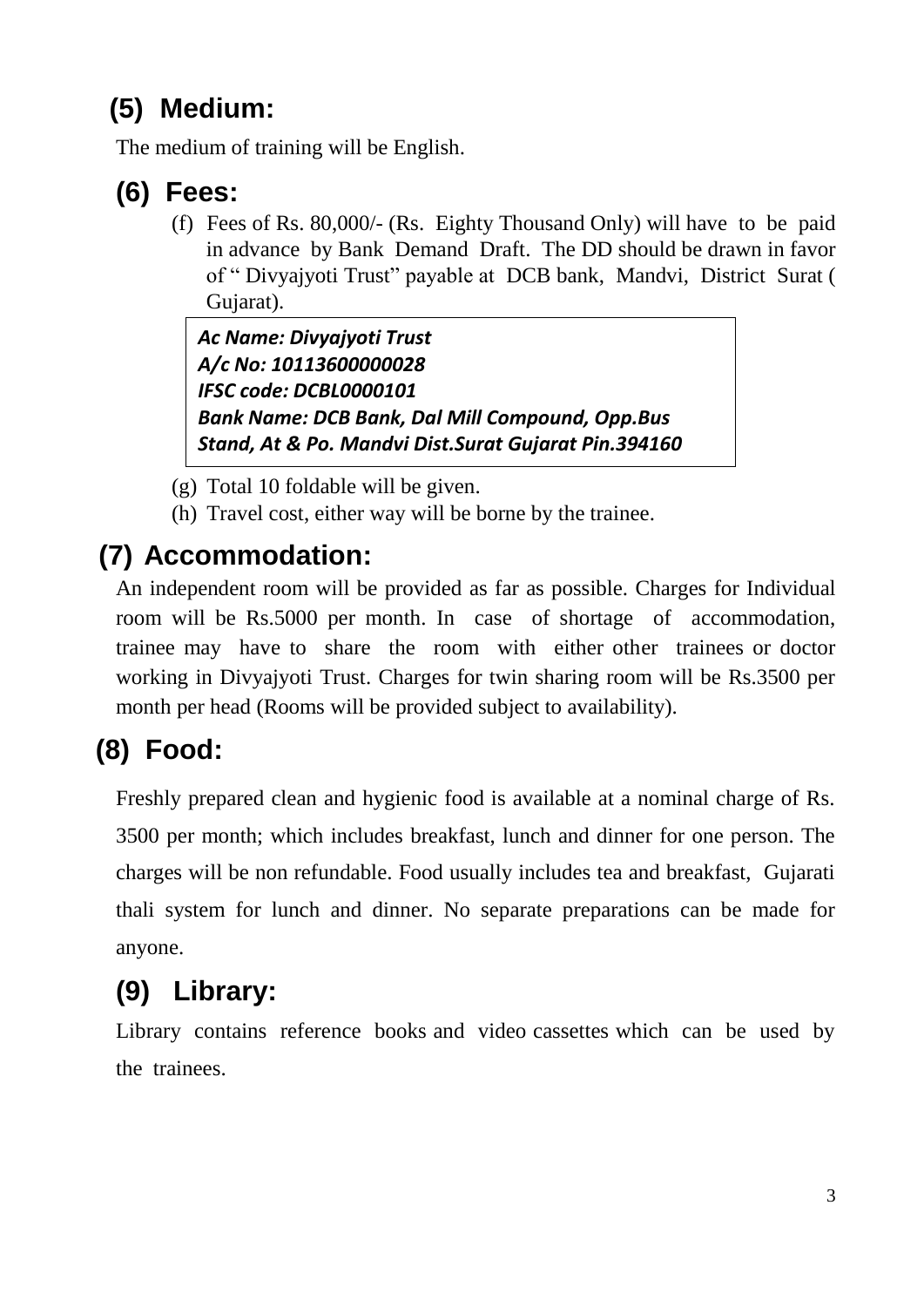#### **(10) For further information please contact:**

**Dr. Uday Gajiwala** Superintendent, Divyajyoti Trust, Mandvi 394 160 District: - Surat (Gujarat) Phone :- (02623) 221180, 222090 Fax :- ( 02623) 221090 E-Mail :- [divyajyoti.icare@gmail.com](mailto:divyajyoti.icare@gmail.com) Website : [www.divyajyotitrust.org](http://www.divyajyotitrust.org/)

**Important Note:** When your surgery is planned, if you remain absent without prior permission, it will be considered as surgery given and will not be adjusted afterwards.